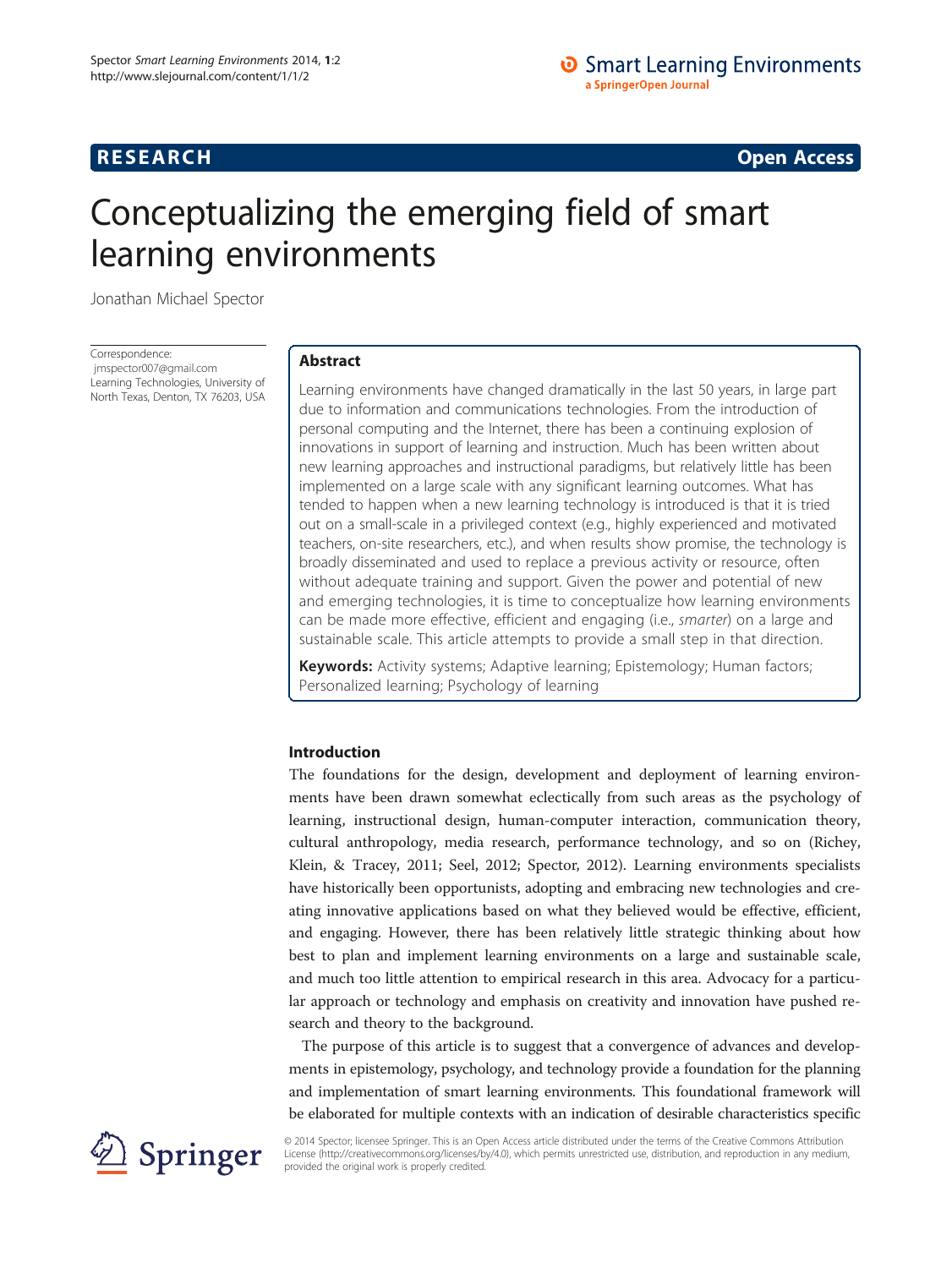to representative situations. In addition, an approach for the evaluation of smart learning environments will be provided. First, a few definitions are needed to motivate the discussion.

### **Definitions**

The recently formed International Association for Smart Learning Environments (IASLE; see<http://www.iasle.net/>) associated with this journal embraces a broad interpretation of what constitutes a smart learning environment. For example, a learning environment can be considered smart when it makes use of adaptive technologies or when it is designed to include innovative features and capabilities that improve understanding and performance. In a general sense, a smart learning environment is one that is effective, efficient and engaging (Merrill, [2013;](#page-8-0) Spector & Merrill, [2008\)](#page-8-0). What is likely to make a learning environment effective, efficient and engaging for a wide variety of learners with different levels of prior knowledge, different backgrounds, and different interests is one that can adapt to the learner and personalize instruction and learning support. This suggests that appropriate adaptation is a hallmark of smart behavior.

The use of 'smart' when applied to a person, while somewhat fuzzy, often implies that the person can adapt in creative and innovative ways to novel or unusual circumstances. The term 'smart' is also attributed to people who are engaged in appropriate planning prior to making a decision or taking an action. Sometimes, the term is applied after seeing the outcome of an action or decision. The adjective 'smart' is used in everyday language to refer to an action or decision that involved careful planning, cleverness, innovation, and/or a desirable outcome (Spector et al., [2012;](#page-8-0) Spector et al., [2015\)](#page-8-0). People are generally called smart because they are engaged in doing things that are generally effective and efficient. We can also look at how and why people are characterized as not [so] smart, such as when someone simply reacts without reflection, or selects an easy course of action without consideration of alternatives, or when results are undesirable. Non-smart people do not generally engage in doing things that are effective and efficient.

The use of 'smart' in 'smart learning environment' shares some of these attributes. A learning environment that supports planning and innovative alternatives (for the learner or for the instructor) can be considered smart, especially if and when outcomes are desirable. A smart learning environment might include features to promote engagement, effectiveness and efficiency. Such features might include support for (a) collaboration (smart people often seek the advice and guidance of others), (b) struggling learners (smart teachers identify and help struggling students), (c) motivation (smart teachers take the time and make efforts to gain attention, show relevance, and provide feedback to develop confidence and satisfaction). In addition, a learning environment that automatically makes appropriate adjustments to what a learner knows, has mastered, and wants to learn next can be considered smart, just as a person who makes appropriate adjustments to activities and processes given the constraints of a situation or context. Smart people are flexible and adapt to changes as they occur; smart learning environments can do likewise.

The attributes associated with being smart (being adaptive, effective, efficient, engaged, flexible, thoughtful, etc.) will be discussed subsequently as a conceptual model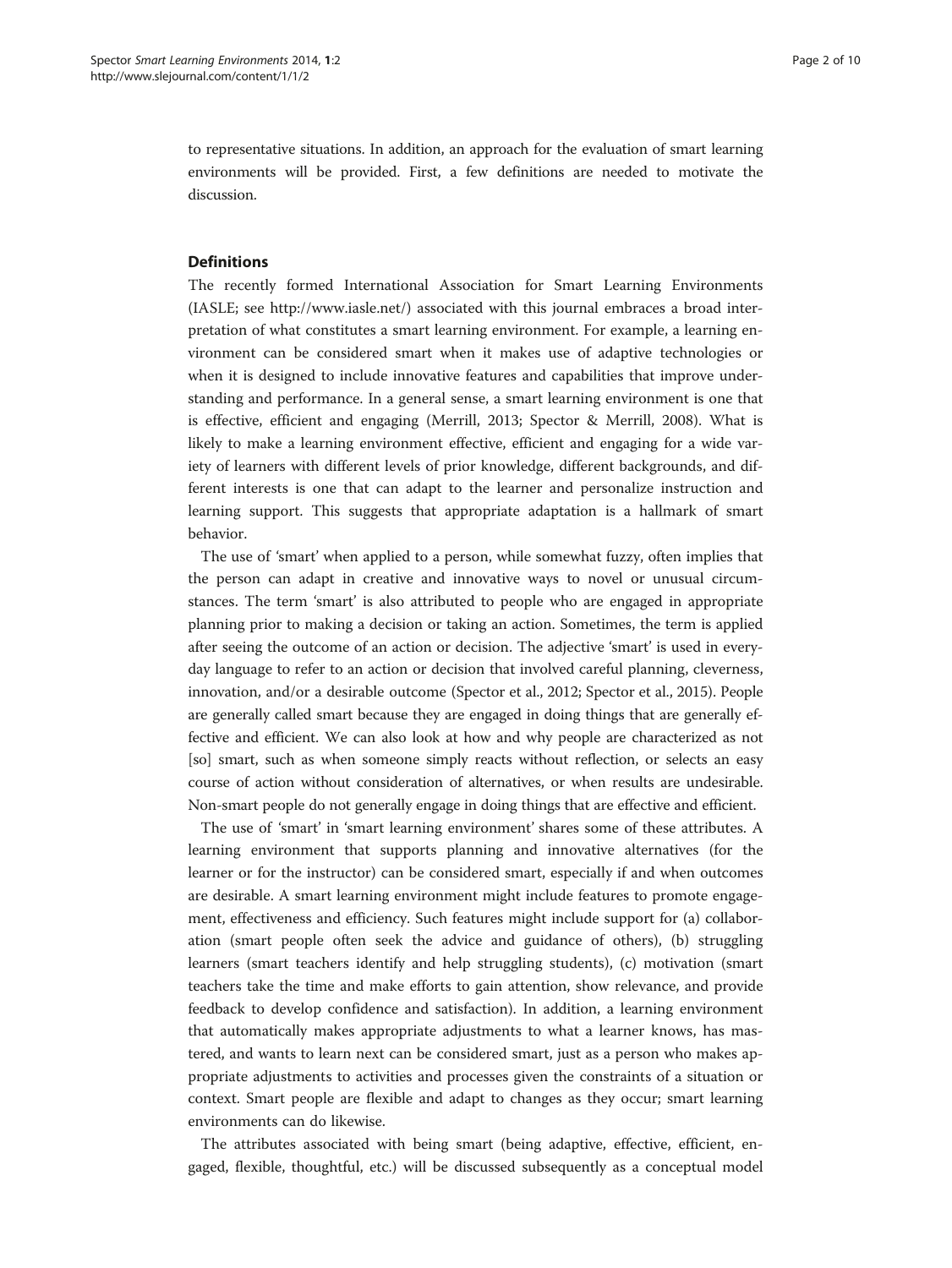for a smart learning environment is developed. There are still the terms 'learning' and 'environment' to consider.

Learning generally involves a stable and persisting change in what a person or group of people know and can do (Spector, [2012\)](#page-8-0). Some learning is planned with specific goals (intentional learning), while other learning is not planned and does not have specific goals (non-intentional or incidental learning). Intentional learning can occur in a formal context (as in school-based lessons with specific goals and objectives) as well as in informal contexts (as in field trips and museum visits with more open-ended goals). Intentional learning is the focus of this discussion, and it is generally considered in the context of more general educational goals, such as developing thoughtful, productive and responsible individuals.

The notion of an environment suggests a place or surroundings in which something occurs. An environment has things that are within the environment and at least roughly defined boundaries. A learning environment might be a classroom with a teacher, students and a variety of tools and technologies to support learning; it could be a computer workstation at home, at school or in the workplace, in which case there are also other things in the environment to take into account, some of which might be distractions. A learning environment might be partly virtual, as in a highly interactive simulation or immersive 3D learning place. Whether physical or virtual, an environment can be conducive to or inhibitive of learning. A smart learning environment, in keeping with the emphasis on efficacy, is one that is generally conducive to and supportive of learning.

### Considering the foundations

Thus far, the discussion has been aimed at indicating how the phrase 'smart learning environment' can be parsed in terms of how the constituent terms are typically used. The basic notion is that there is a sense of what a smart learning environment is, just as there is a general understanding of what a smart person is. An important difference, though, is that learning environments are designed, whereas people develop (understanding, intelligence and ability), or, in some cases and situations, they fail to do so.

The challenge, then, is to develop a reliable framework to guide the design, development and deployment of smart learning environments. What has been happening in too many cases is that those who become enthralled with a new technology take what they like and might have learned from coincidence and proceed with implementing various learning environments, many of which are innovative, some of which might be somewhat effective, and few of which can be replicated in a different context or taken to scale. Hopefully, a framework based on theory, research and prior development work will help in that regard.

### Three foundation areas

There are at least three foundation areas that provide meaningful and convergent input for the design, development and deployment of smart learning environments: epistemology, psychology and technology. Each of these is elaborated next.

Epistemology At a high level, philosophy, especially epistemology, provides a coherent approach to many human activities, including instructional design and technology research and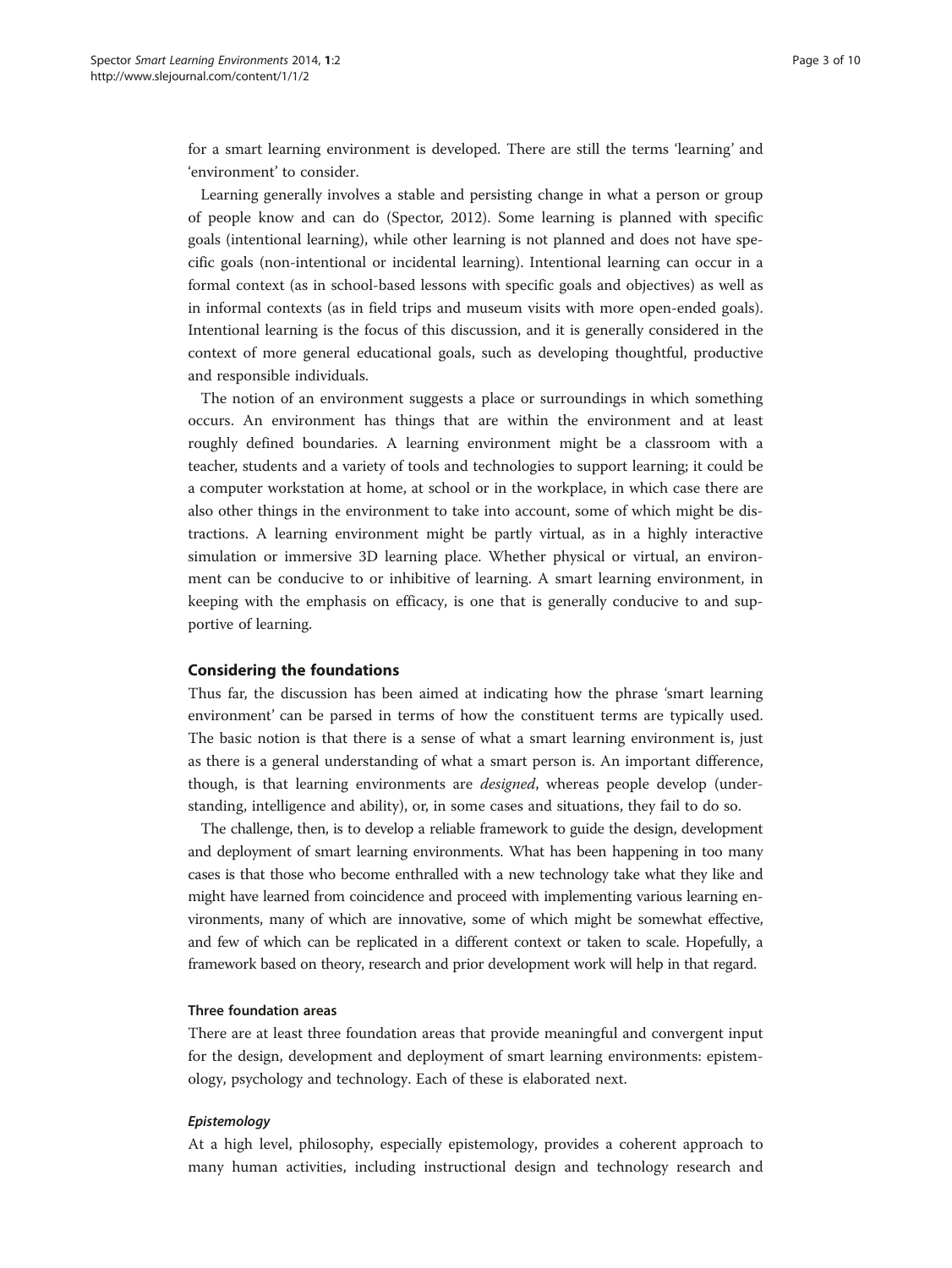practice. The relevant philosophical perspective that informs smart learning environments and other areas of learning and instruction is naturalistic epistemological. In the world of education, that perspective is more commonly referred to as social constructivism. It consists of two primary tenets that describe how humans develop knowledge and expertise.

The first tenet involves the creation of mental models when encountering new or unusual or otherwise unexplained experiences. Simply stated, this is the notion that people create internal representations to make sense of their experience. This principle can be found in Wittgenstein's Tractatus Logico-Tractatus in statement 2.1: "We picture facts to ourselves" (Wittgenstein, [1961](#page-9-0), p. 8). Within the area of education, David Jonassen and others have use the term 'constructivism' to refer to a description of the way that people develop knowledge in the form of meaning-making activities (see, for example, Jonassen, [1991\)](#page-8-0). This perspective puts the individual at the center of knowledge and skill development, and it implies that individuals may develop knowledge and skills differently. Individual characteristics, especially prior experience and knowledge, then become major factors in planning and supporting learning.

The second tenet from a philosophical perspective involves the role of language as a critical mediator in learning and knowledge development. In Wittgenstein's ([1953](#page-9-0); published posthousmly) Philosophical Investigations, the notion of language games was introduced and discussed at length. In that work, Wittgenstein describes the very human activity of engaging in discourse in a way that follows relatively local rules and protocols, which were called a language game. The underlying idea is that interaction with others, especially in the form of discourse, contributes to how knowledge is developed. A great deal of learning is in fact language-mediated and language-dependent.

Taken together, these two tenets provide a general description of how people come to know and understand their worlds – namely by a process of creating internal mental representations and then sharing ideas formed on the basis of those representations with others through appropriate languages and media. That is to say that social constructivism is grounded quite firmly in a naturalistic epistemological perspective that is widely accepted by philosophers as well as by psychologists and educational researchers. Because social constructivism provides a coherent philosophical foundation for learning and instruction, it should be recognized as a pillar of any smart learning environment.

The role of psychology in learning and instruction is well recognized. The two main streams of educational psychology have been behaviorism and cognitivism. Both have a place in more recent psychological explorations that include non-cognitive processes as well as group processes that impact learning. Because psychology is conceptualized as a scientific enterprise, it quite naturally attempts to describe as well as explain human activities. There is value in each of various psychological disciplines mentioned above, and a smart learning environment might well incorporate aspects of each.

Behaviorism emphasizes things that can be observed and measured as a way to understand and predict human behavior (see, for example, Watson, [1913](#page-9-0)). A radical form of behaviorism implied the non-existence or at least the non-relevance of things that could not be observed and measured in some way. While that form of behaviorism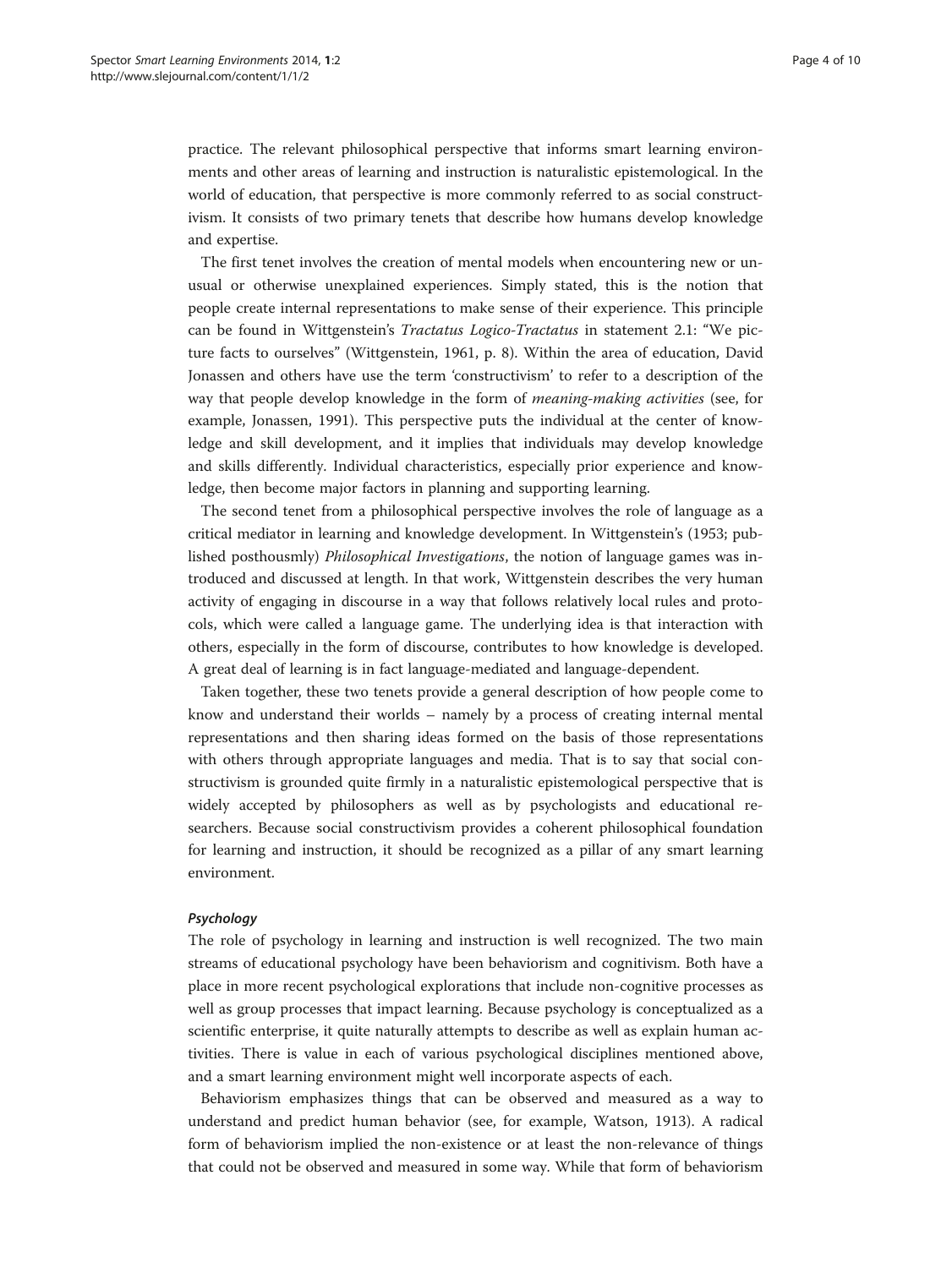has fallen into disrepute among psychologists and educational researchers, the value of observable outcomes remains a valuable and productive aspect of educational science. Outcomes are now measured both directly and indirectly, and the value of qualitative methods and data as well as quantitative methods and data in understanding outcomes is now widely accepted. Nonetheless, the emphasis on outcomes is a valuable contribution of behaviorism that is worth retaining in understanding smart learning environments.

Cognitivism emphasizes the need to understand mental processes that underlie and can explain many human behaviors (see, for example, Ebbinghaus, [1885\)](#page-8-0). The role of memory and perceptual effects led to a great many studies that eventually adopted a mental processing model similar to that used in computer science. Computer scientists who became interested in modeling human cognition developed a discipline typically referred to as cognitive science (see, for example, Anderson, [1983\)](#page-8-0). The contributions of cognitive scientists have continued to expand how computers can be used to model and support human learning in the form of intelligent tutoring systems and pedagogical agents. The lessons learned from these efforts should inform the planning and implementation of smart learning environments.

A third psychological perspective places emphasis on group and social activities. Social psychology emphasizes the effects and impact of others on how people think and behave (see, for example, Lewin et al. [1939\)](#page-8-0). There is a strong parallel between social psychology and its relationship to behavioral and cognitive psychology and the relationship between the two philosophical tenets discussed previously. People do not live and learn in isolation from others. A smart learning environment will take this fact into account explicitly and in meaningful ways.

A fourth psychological perspective places emphasis on non-cognitive aspects of human thought and behavior. There are many non-cognitive aspects that psychologists have investigated, including emotions, habits, and the chronology of experienced events. This area reflects the implicit admission of psychologists that human thought and action are quite complex and not fully explained in terms of behavior or cognition, and, as a consequence, not easily modelled by cognitive scientists. Nonetheless, there are ways that humans have taken non-cognitive aspects of thought and behavior into account in their interactions with others. Parents do this quite often and occasionally with success with their children. For example, a parent may recognize a child's actingout behavior as a result of an emotional state connected with an entirely unrelated prior event. There are now pedagogical agents that adopt indirect methods to address such concerns in a learning context (see, for example, Kim, [2012](#page-8-0)), and these should definitely be considered a characteristic of a smart learning environment.

Technology Technology is the systematic application of knowledge to achieve a purpose valued by a group or a society. Technologies have changed dramatically in the last 100 years (see, for example, Spector & Ren, [in press](#page-9-0)). Modern information and communications technologies provide a significant challenge for the design, development, and deployment of learning environments, instructional systems and performance technologies. Which technologies should be used to support which goals and objectives for different learners in a variety of situations? Which ones are likely to be effective and sustainable? Finally, which ones will contribute to the development of smart learning environments?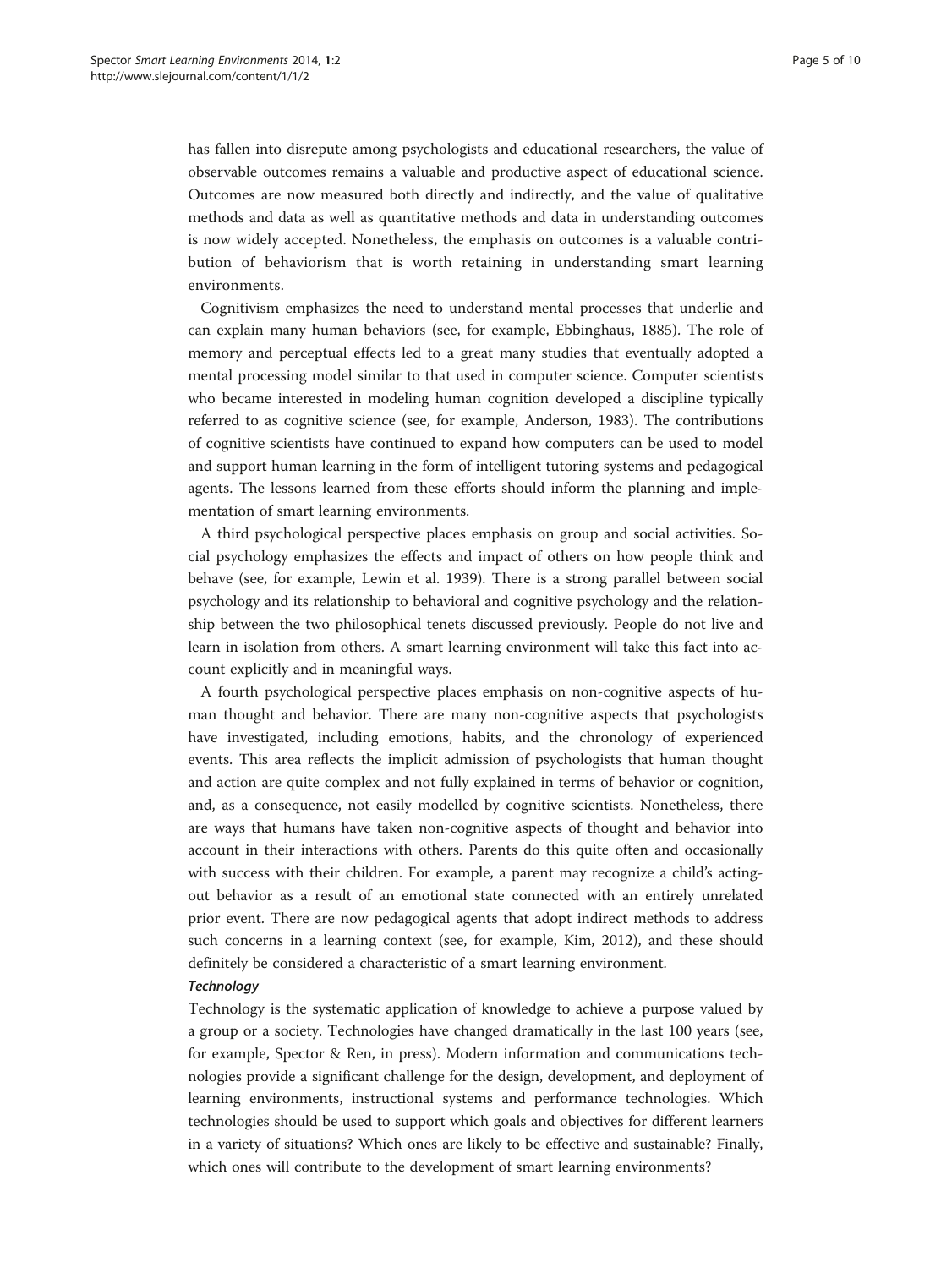Recalling the informal use of 'smart' described earlier, one might say that a technology is smart if and when it is effective, efficient, innovative, engaging, flexible, and so on. A smart educational technology is one that accomplishes its purpose effectively and efficiently. This often requires an innovative use of a technology in an engaging and flexible manner. As it happens, the word 'smart' is now attached to a number of educational technologies that do not have very many (or any) of those characteristics. One finds the phrase 'smart phone' and 'smart board' in widespread use in educational technology. Whiles these can be considered innovative technologies, their use in education is typically not very innovative, and they fail to have many other characteristics of smartness.

They do have the potential to become smarter, however. For example, smart phones can already track a person's location and keep a history of that person's purchases. When that person is in a store, a smart phone could conceivably send a message to the person noting that a particular item of likely interest is on sale in that store. Such an action would represent a flexible and engaging application – albeit not particularly educational. A smart board could capture a child's picture or fingerprint; it could also have a database of the pictures or fingerprints of the children in the class along with a history of the performance and problems each child has exhibited. Then, after a child attempts to solve a complex or challenging problem, the smart board could offer a suggestion to guide the child to a correct solution; or the smart board could simply ask the child to respond to a question that is likely to cause a revision in the child's response. Such a smart board could then be genuinely considered smart.

### Towards a framework for smart learning environments

A naturalistic approach to epistemology that focuses on a description of how people actually develop knowledge concludes that there is no single or simple way to characterize knowledge development. People create internal representations and then talk about those representations with others along various paths to understanding. People are smart in different ways, at different times, and in different circumstances. However, it is clear that the ability to engage in meaningful discourse with others facilitates the development of knowledge.

Various psychology approaches to human thought and action provide descriptions of a variety of processes and factors that affect thought and action. The varieties of learning experiences are many, even for one person or for a specific group of people. However, it is again clear that providing personalized feedback and supporting collaboration with others can result in desired outcomes, while ignoring social and affective factors can inhibit learning.

The lessons learned from educational technology are many and varied. Simply using a new technology to replace prior practice may not be an effective use of an innovative technology. Because a technology is innovative does not mean that its use to support learning and instruction will be innovative or effective. What we can take from prior educational technology applications is that early successes in small and privileged settings can be misleading; taking an educational technology to scale involves significant planning, policy [re-]development, training, support and leadership that are all too often lacking in educational systems.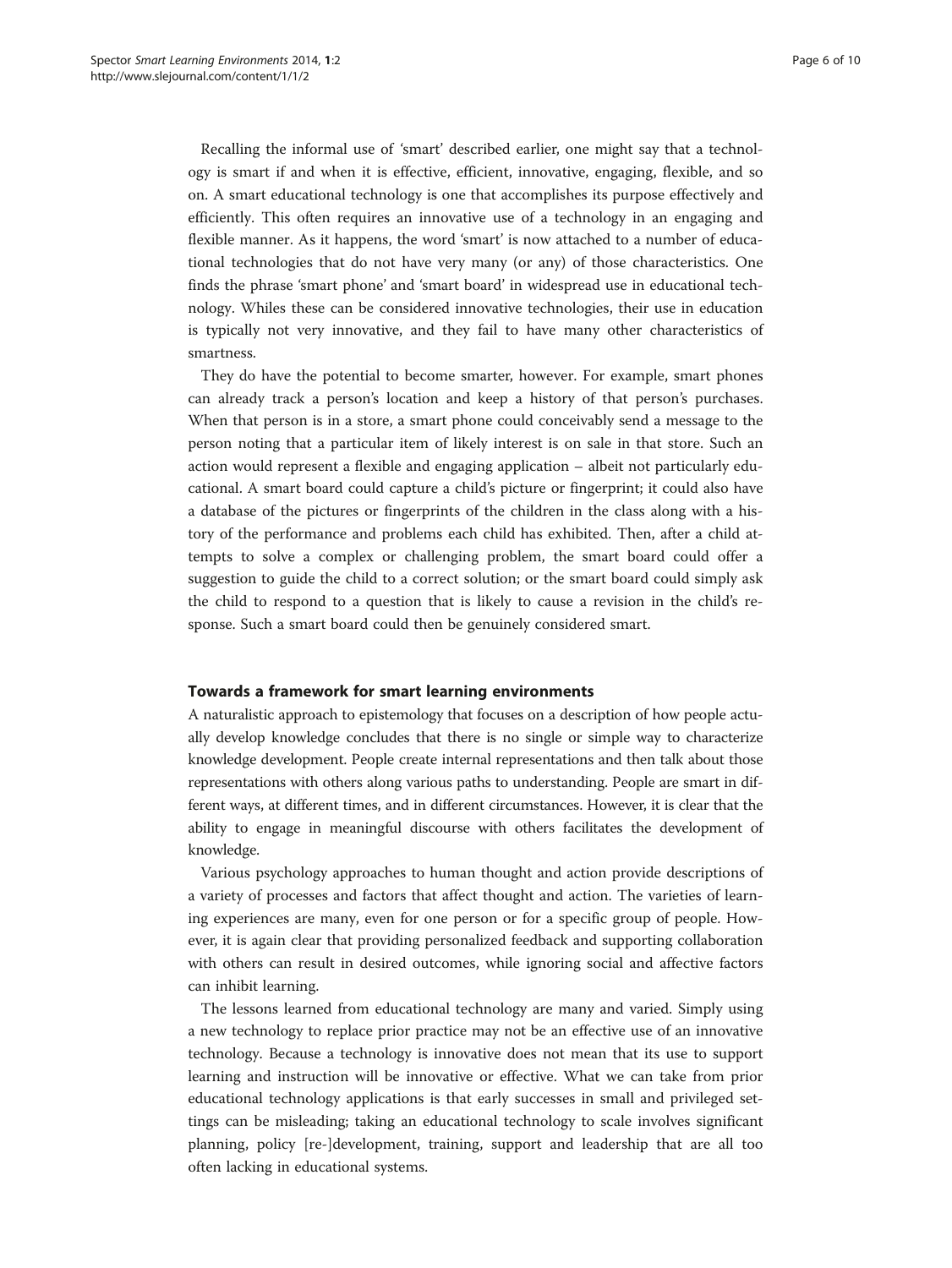What do these perspectives provide with regard to a framework for smart learning environments? Perhaps there are a few characteristics from these foundational perspectives that can be extracted and used as a preliminary set of indicators of the smartness of a learning environment. In any case, here is a preliminary and partial set of characteristics for a smart learning environment, divided into three categories.

# I Necessary

- a Effectiveness the learning environment results in generally acceptable or desirable learning outcomes, preferably better than a corresponding non-smart learning environment with similar learners.
- b Efficiency the learning environment is cost effective, preferably not costing significantly more in initial capital expenditure, support and maintenance over a five-year period than a non-smart learning environment with a similar number of learners.
- c Scalable the learning environment has been demonstrated to be effective and efficient on a large scale that extends well beyond one case or a small number of limited and restricted tryouts.
- d Autonomous the learning environment can react appropriately and autonomously to different learning situations and circumstances, as would a human teacher or tutor; this includes the ability to help learners become more organized and aware of their own learning goals, processes and outcomes.

# II Highly desirable

- a Engaging the learning environment is capable of motivating and sustaining continuing interest and participation of a variety of learners, preferably more so than in a corresponding non-smart learning environment.
- b Flexible the learning environment can adjust to changes, such as new learners joining the course, different resources being introduced, or additional goals or objectives being added.
- c Adaptive the learning environment can adjust to specific learner needs by recognizing learners' competencies, learning styles, and interests (see, for example, Kumar, Graf, & Kinshuk, [2011](#page-8-0)).
- d Personalized the learning environment can provide personalized assignments and/or formative feedback just when needed to help struggling learners as well as those progressing rapidly.

### III Likely

- a Conversational the learning environment can engage the learner in a dialogue or facilitate a group dialogue on a relevant topic or problem.
- b Reflective the learning environment can generate a self-assessment based on student progress and performance, preferably suggesting activities and attributes in the learning environment that can be adjusted to improve overall effectiveness.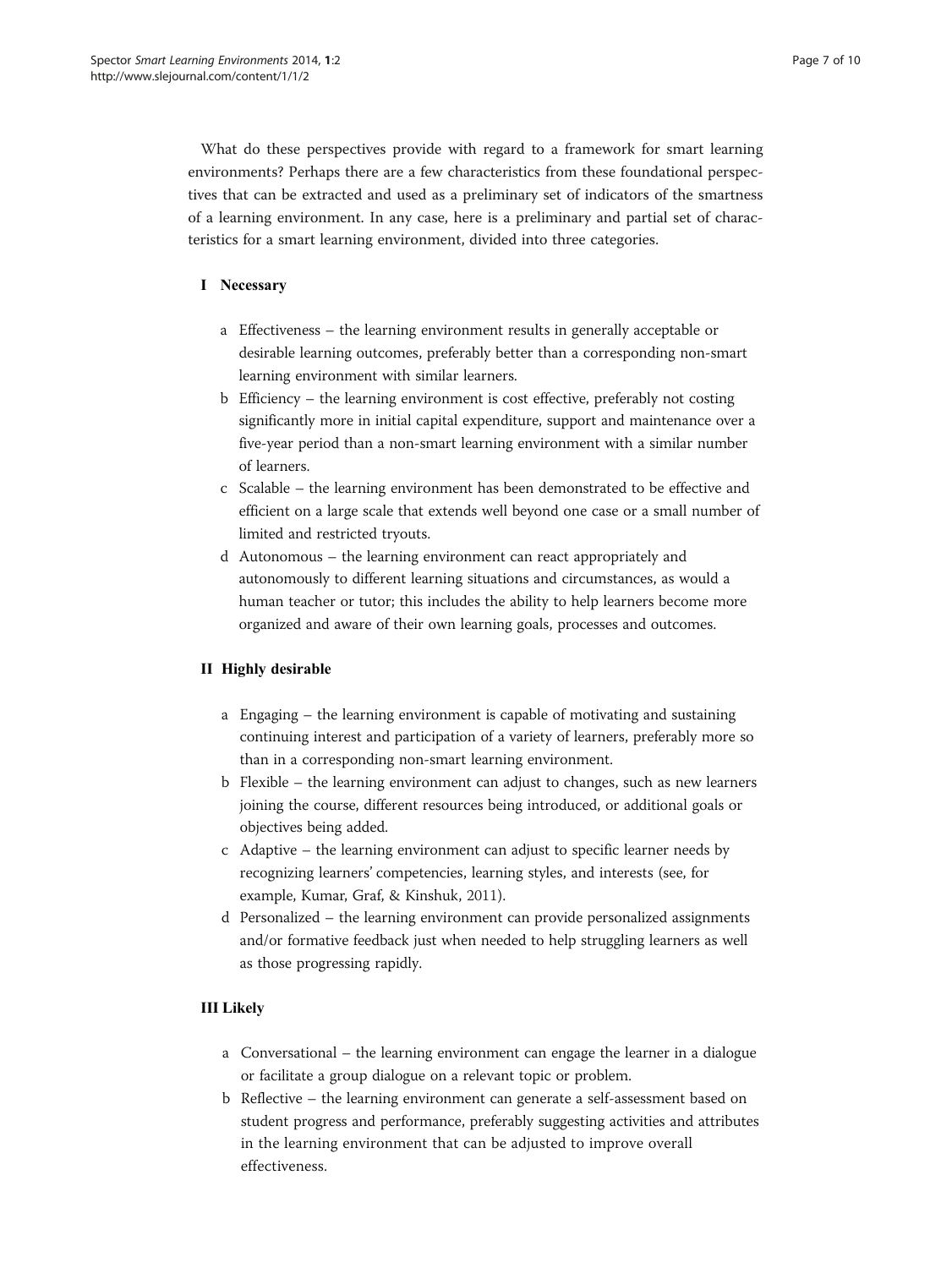- c Innovative the learning environment makes use of new and emerging technologies, and uses innovative technologies in innovative ways to support learning and instruction.
- d Self-organizing the learning environment can rearrange resources and control mechanisms to improve its performance over time based on data that are automatically collected and used to refine how the environment interacts with learners in various circumstances.

The intention is to provide a rough way to operationalize each characteristic and to suggest that it is appropriate to obtain measures of outcomes and performance against non-smart learning environments that might be replaced in some cases. Having multiple categories suggests that each characteristic might be weighted according to the appropriate category, although there should be some characteristics that all smart learning environments must meet.

It is probable that others will identify different categories and characteristics or perhaps add to this partial list. In any case, it is intended only as a first step towards a framework for the emerging field of smart learning environments (see Figure 1).

In order to support the progressive development and refinement of smart learning environments, there should be ongoing evaluations. These evaluations include both formative and summative aspects. On the formative evaluation side, regular and systematic collection and analysis of student and instructor expectations, perceptions and reactions should be conducted. Of particular interest on the formative side is how expectations and perceptions changed over time. Such information can be collected using surveys, interviews and focus groups. Asking those who use the environment to identify strengths as well as weaknesses or areas that caused difficulty or problems is especially

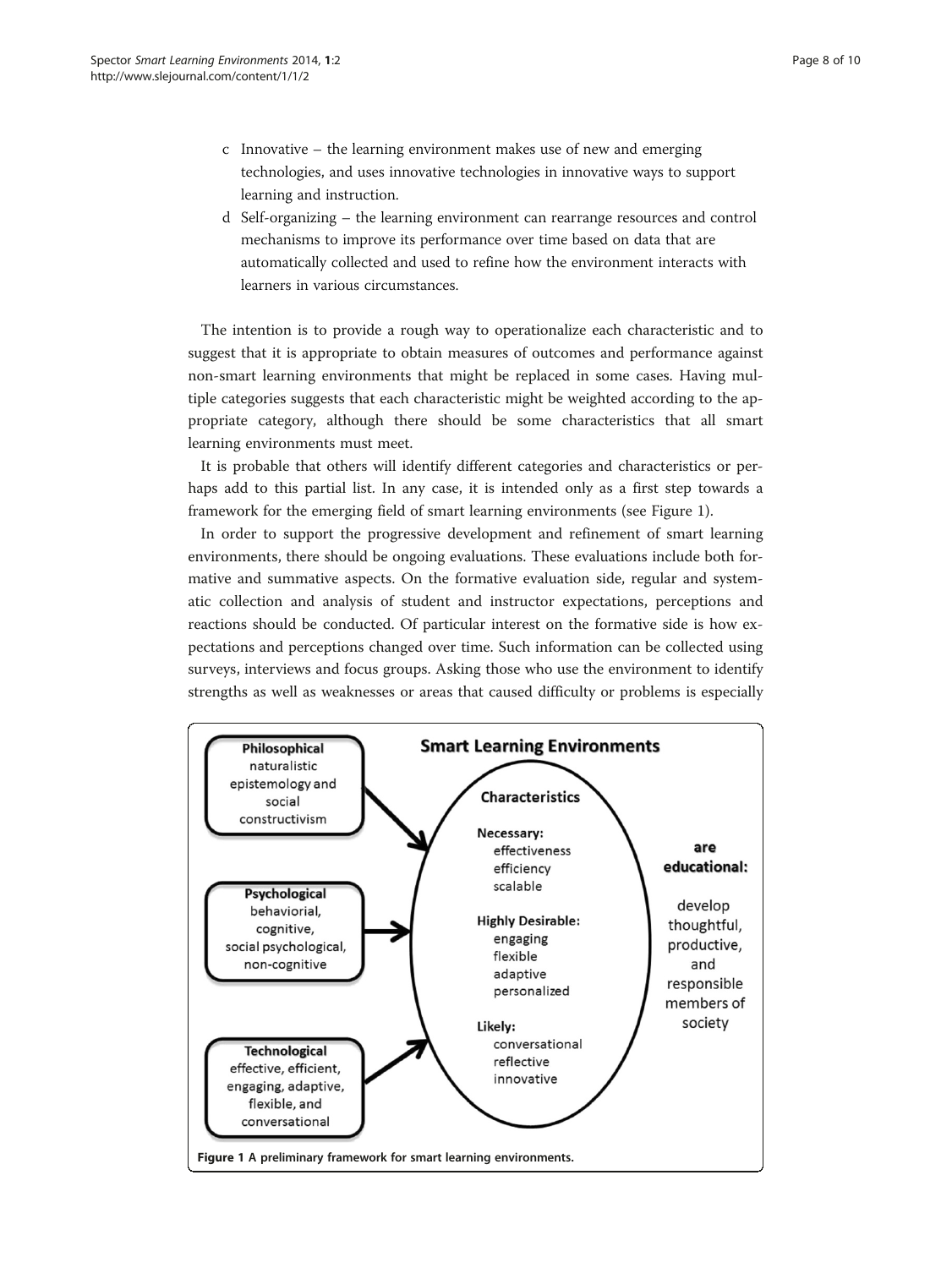<span id="page-8-0"></span>important in a formative evaluation process. With regard to summative evaluation, student performance data are especially important as those data speak directly to two of the necessary characteristics identified in the framework: effectiveness and efficiency. Together with the formative evaluation data that are collected, the scalability and autonomy of the learning environment can also be determined. The general evaluation approach is to link data collected and analyzed to critical characteristics of the learning environment. Having a baseline comparison group or a control group for evaluation purposes is highly desirable but typically difficult to implement.

## Conclusion

The general claim is that the extent to which these characteristics are present will determine whether and to what extent a particular learning environment should be considered smart. The hope is that having such a set of characteristics will keep the word 'smart' from being abused and misused in connection with learning environments as it has been misused and abused in connection with technologies such as mobile phones and whiteboards. The driving desire behind the smart learning environments movement is to transform learning and instruction in productive and desirable ways. To accomplish this, it is important to recognize that an applied science enterprise such as educational research, especially as it applies to smart learning environments, should adopt basic principles and approaches that can be measured, refined, and in some cases abandoned. To make systematic progress, more than advocacy for adopting something new is required. What is required is the smartness that educational technologists are now designing into learning environments: effectiveness (an ability to achieve recognized goals and objectives), efficiency (the ability to be effective without exorbitant costs and extreme effort), engagement (the willingness to collaborate with and learn from others), flexibility (the willingness to try new things), adaptivity (the ability to adjust to different situations and make appropriate adjustments), and reflectiveness (the ability to recognize successes and failures and learn from mistakes).

Received: 16 February 2014 Accepted: 9 May 2014 Published: 16 October 2014

### References

JR Anderson, The architecture of cognition (Harvard University Press, Cambridge, MA, 1983)

Ebbinghaus, Über das Gedächtnis (On memory; H. Ruger & C. Bussenius, Trans) (Teachers College, New York, 1885) DH Jonassen, Objectivism vs. constructivism. Educational Technology Research & Development 39(3), 5–14 (1991)

C Kim, The role of affective and motivational factors in designing personalized learning environments. Educational Technology Research & Development 60(4), 563–584 (2012)

- V Kumar, S Graf, Kinshuk, Causal competencies and learning styles: A framework for adaptive instruction. Journal of e-Learning and Knowledge Society 7(3), 13–31 (2011)
- K Lewin, R Lippitt, RK White, Patterns of aggressive behavior in experimentally created social climates. Journal of Social Psychology 10, 271–301 (1939)

NM Seel (ed.), The encyclopedia of the sciences of learning (Springer, New York, 2012)

- JM Spector, D Ifenthaler, TE Johnson, WC Savenye, MM Wang (eds.), Encyclopedia of educational technology (Sage, Thousand Oaks, CA, 2015)
- JM Spector, MD Merrill (eds.), Special issue: Effective, efficient and engaging (E<sup>3</sup>) learning in the digital age. Distance Education, 2008. 29(2)
- JM Spector, MD Merrill, J Elen, MJ Bishop (eds.), Handbook of research on educational communications and technology, 4th edn. (Springer, New York, 2012)

MD Merrill, First principles of instruction: Identifying and designing effective, efficient and engaging instruction (Wiley, San Francisco, CA, 2013)

RC Richey, JD Klein, MW Tracey, The instructional design knowledge base: Theory, research, and practice (Routledge, New York, 2011)

JM Spector, Foundations of educational technology: Integrative approaches and interdisciplinary perspectives (Routledge, New York, 2012)